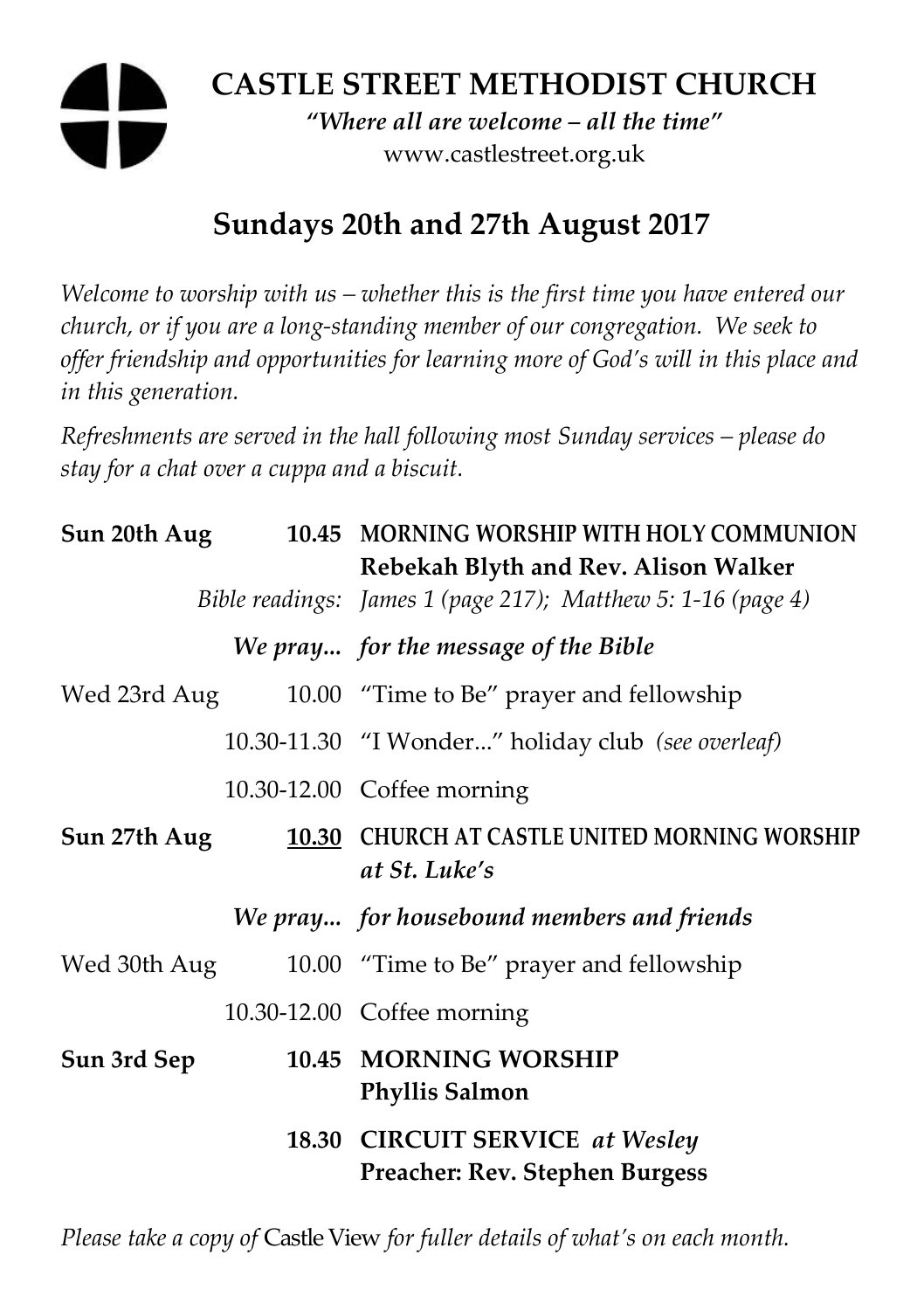### **Services next Sunday and tonight**

A reminder that the morning service next Sunday will be a Church at Castle united service. It will take place at St. Luke's Church, Victoria Road, starting at the slightly earlier time of 10.30am, and, as usual at these events, the service will include Holy Communion. There will be provision for children, and tea and coffee will be served afterwards. We hope that many of our normal morning congregation will go along and support our continued links with other Christians in this part of Cambridge. Note that there will be no evening service at Castle Street next Sunday.

There is also no service this evening: being the third Sunday of the month, there would normally be an Iona Service at St. Luke's, but this has been cancelled for the holiday period.

+\*\*\*\*\*\*\*

#### **"I Wonder..." holiday club – Wednesday 23rd August**

We are hosting another of our "I Wonder..." storytelling sessions involving "Godly play". It's on Wednesday this week starting at 10.30am, with registration from 10.15am, and lasts an hour – nicely overlapping with our normal Wednesday coffee morning.

Please join us in praying for the session, the children who will come and their families. If you come along to the coffee morning, please do welcome and chat with the parents who may be waiting in the hall while their children take part in the activities. There may also be some preschool siblings playing with toys in the hall.

If anyone is able to bake a cake or some tasty goodies to supplement the usual coffee morning fare, that would be much appreciated as there may be lots of people to enjoy the refreshments!

Finally, it's not too late to register to come, so if you have a family member, neighbour or friend who is aged between 3 and 10 years old, please do tell them about the session. More information from Kimberley.

+\*\*\*\*\*\*\*

#### **Exercise class taking a break**

The "Forever Active" exercise class on Wednesday lunchtimes will not take place for the remainder of August because the instructor is away on holiday. It will resume on 6th September.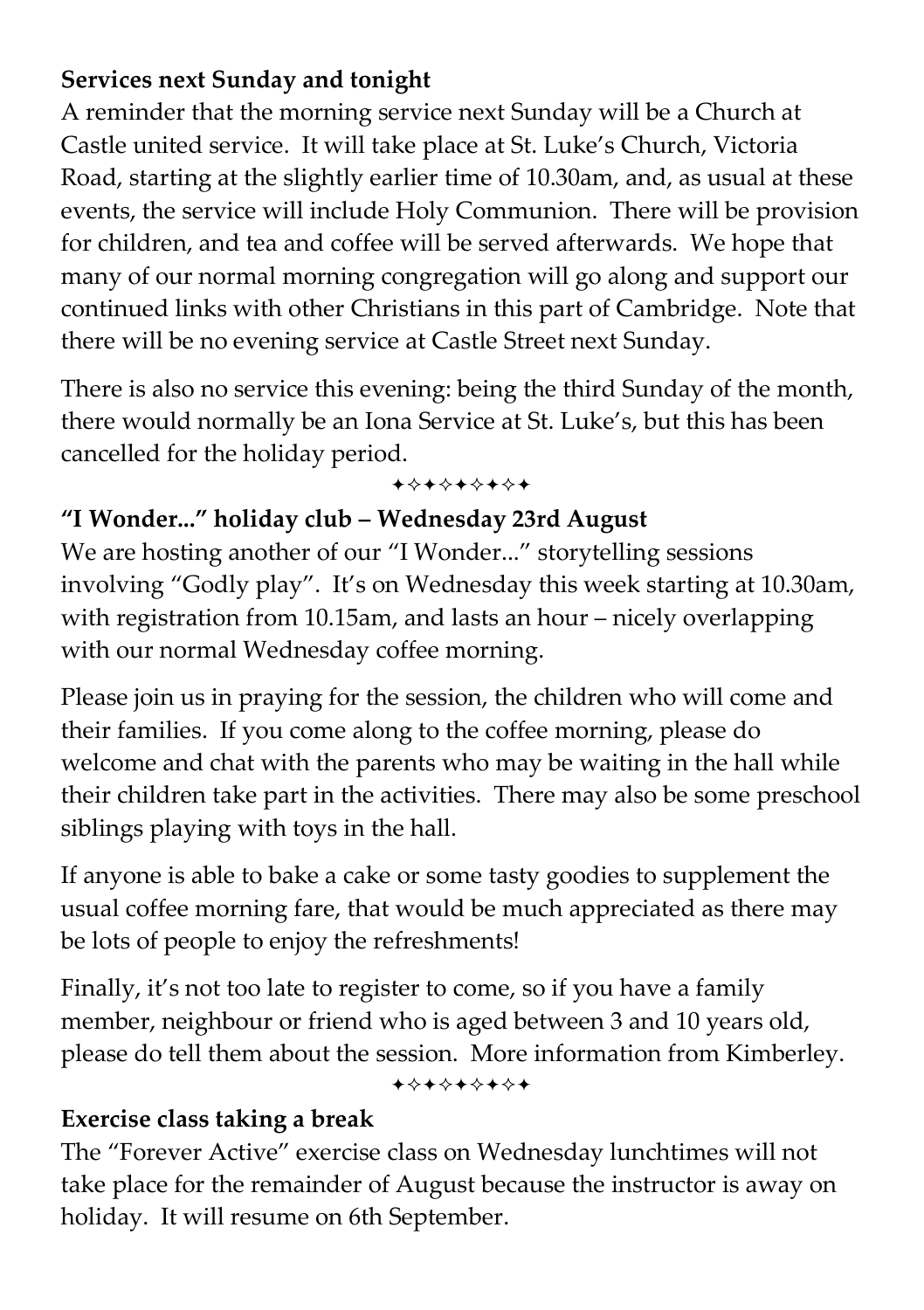## **Circuit Service – Sunday 3rd September at 6.30pm**

It has become a tradition in the Cambridge Circuit to hold a Circuit Service on the evening of the first Sunday of September, and this year we shall celebrate the long service of two of our local preachers – Prof. Morna Hooker-Stacey (sixty years) and Dr. Derek Nicholls (fifty years), neither of whom are strangers to us at Castle Street.

We shall also welcome back, as a supernumerary minister, Revd. Stephen Burgess – a previous circuit superintendent and also minister at Castle Street, who has recently "sat down" as Chair of the York and Hull District. The service will take place at Wesley Methodist Church, and Stephen will be the preacher. We do hope that folk from Castle Street will support this special occasion.

#### +\*\*\*\*\*\*\*

#### **Harvest Weekend – 9th and 10th September**

Preparations are underway for our harvest festival weekend, this year having an Indian theme under the guidance of Joy and Geoff Levine. There will be an article in the September *Castle View*, but that won't be out for another week or two, so make a note now.

On Saturday 9th September at 7pm, we will look at the issues of agriculture and drought in India with an illustrated talk. Learning that 40,000 farmers have committed suicide because of drought in recent years, in February we made it our aim to explore this topic, which Joy and Geoff are glad to have the opportunity to share. The talk will be followed by an Indian meal and, hopefully, much discussion while we eat.

We've had an offer for the meal to be specially cooked for us (and there should be some mild dishes available), and it would be helpful if those planning to come would sign up on the sheet which will appear on the notice board.

The all-age morning service on the Sunday, led by Revd. Joy Levine, will depict farming and harvest celebrations in Tamil Nadu – both Christian and Hindu. We'd be grateful for volunteers to help decorate the church on either Friday evening or Saturday morning; anyone willing to help is asked to contact Joy and Geoff by e-mail (geoflevine@aol.com). Thank you to all who are already imaginatively and prayerfully thinking about this.